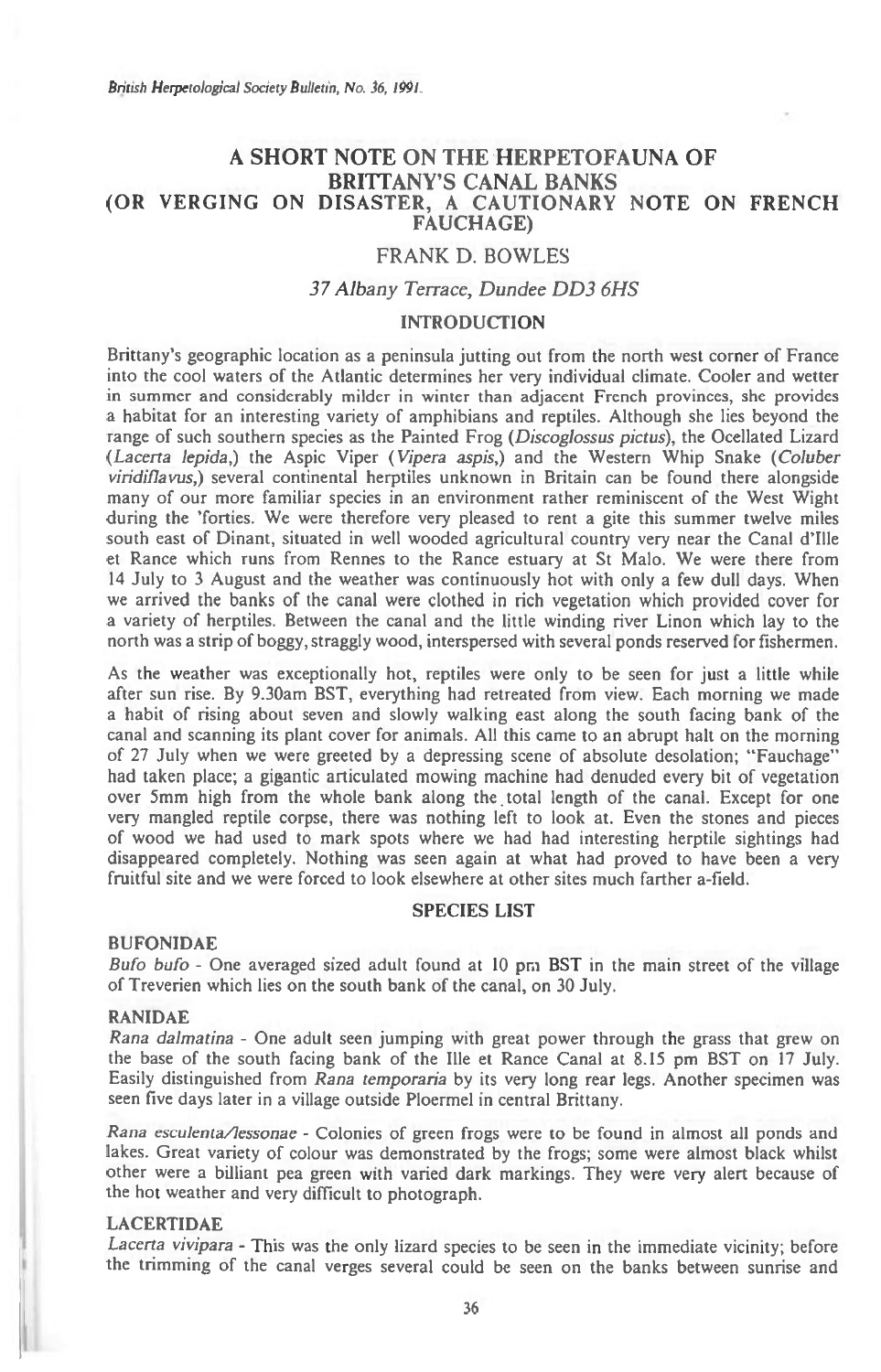9 am BST and also in the late evening. One very green coloured male seen and another male seen running through vegetation at the foot of the north bank of the canal after sunset (7.45 **pm** BST). Several immature lizards seen frequently on field edges north of the canal and River Linon.

Podarcis muralis - Only two sightings, both male and both on the cliffs west of Dinard. The first, a large well marked animal, was sunning itself in a south facing depression on the cliff below the path, 3 pm BST, on 26 July. The second sighting was at 2.10 pm on 2 August, a day that was abnormally hot by Brittany standards (circa 35 degrees Centigrade). The lizard, which was smaller than the previous one, was sheltering from the sun under an evergreen shrub of the laurel type which formed a hedge at that part of the cliff walk. Although we visited several places inland which looked promising sights for wall lizards, Dinard was the only place where we saw any. Presumably because Brittany, like the Channel Islands, forms the north westerly edge of their European range, they were only to be found in sheltered coastal locations.

#### COLUBRIDAE

Natrix natrix - We were rather disconcerted to find two mangled corpses (one entombed in a plastic jar) floating in the canal just after we arrived. However we were fortunate to have sightings of three very alive and very alert snakes; two males each just under a metre long on the north bank of the canal near a fishpond on the 21 and the 25 July, and a large female about 120 cm basking on a compost heap at the end of a garden on the other side of the canal on the 29 July. All three animals were seen about 9 am BST.

Coronella austriaca - The day after the verge trimming, the 28 July, I was walking across the road bridge over the River Linon about 11.15 am BST. At the north east corner of the bridge the road surface runs into the stony, *convolvulus* and *eglantine* covered north bank of the river. Here I noticed an oatmeal coloured snake with poorly defined dark markings basking almost fully exposed on a tuft of vegetation. The animal was about seventy cm long, of the river. Here I noticed an oatmeal coloured snake with poorly defined dark markings basking almost fully exposed on a tuft of vegetation. The animal was about seventy cm long, gravid looking, with only its head hidden surprised that so much unprotected snake was on show. Not being completely sure that it was a Smooth Snake (I wondered whether it could have been a poorly marked viper,) I pulled If the tail words a Smooth Snake (I wondered whether it could have been a poorly marked viper,) I pulled it gently backwards by the tail until I could see the characteristic small head with its dark it gently backwards by the tail until I could see the characteristic small head with its dark<br>triangular marking and tiny eyes. Thus reassured, I picked her up and, as she seemed both triangular marking and tiny eyes. Thus reassured, I picked her up and, as she seemed both lethargic and unaggressive, tried to pose her for a photograph. However, while I was fiddling with my camera, she wound her head through the vegetation and pulled her tail free from my cautious grip and discreetly disappeared. Later that evening, about 7 pm., I returned to the bridge to find her only a yard away from the spot where I had first seen her, twined among some broken concrete blocks. This time though, inclining her head briefly upward, she slid rapidly away. We have only ever seen one other Smooth Snake, a small well marked female less than fifty cms long that we found last year in the German Husnruck. The date was the 2 August, the time 11 am BST and the weather humid and overcast, similar conditions to those prevailing at the Brittany sighting.

#### **VIPERIDAE**

Vipera berus - This was the snake most likely to be encountered on the north bank of the canal. Before the atrocious verge trimming we encountered Adders on several mornings: on the 19 July two gravid females; on the 23 July a large gravid female; a half grown red female and full grown black and white male; on the 25 July, two sightings of a large gravid female. A black Adder was also seen north of the River Linon. After the verge trimming the only sign of any reptiles that we discovered there was a badly mutilated female Adder about fifty ems long. Like the Grass Snakes the Adders were very alert, timid and fast moving, presumably due to the very hot weather.

#### **DISCUSSION**

The traditionally cultivated countryside of East Brittany, with its pattern of small fields enclosed by hedges and young trees, its oak copses, wetlands and waterways, still provides a rich habitat for an interesting variety of herptiles. In particular the banks of the canal network create a very favourable environment. Unfortunately the recent introduction of highly mechanised